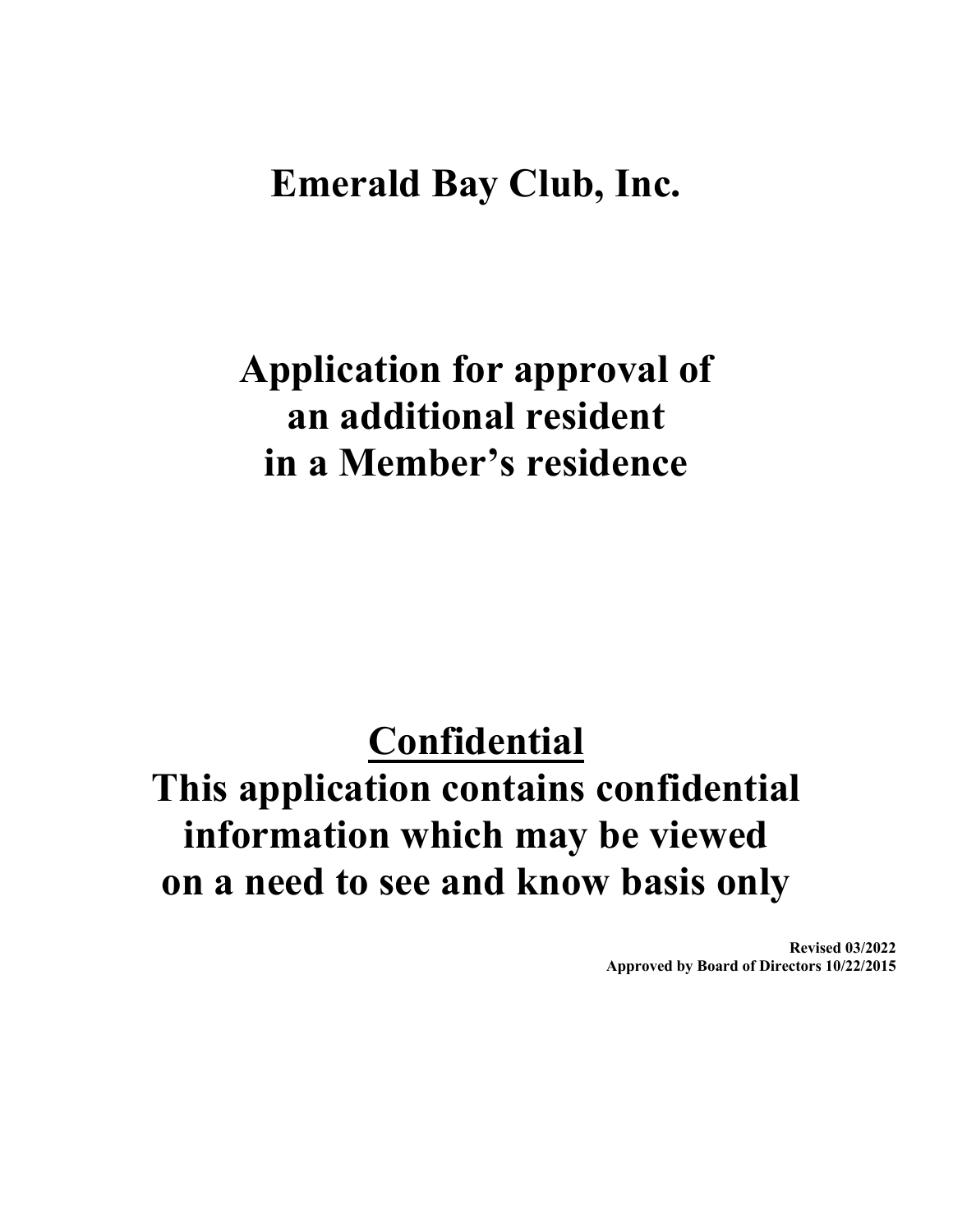### **Application for approval of an additional resident in a Member's residence**

#### *\*\*\*A \$50.00 Additional Resident application fee is due & payable by check or credit card upon submission of application*

*Please provide a copy of each applicant's license with the application.*

|                                                                                                                                                                                                                                     | $SSN$ $\qquad \qquad  \qquad \qquad \qquad$ $\qquad \qquad$ $\qquad \qquad$ $\qquad \qquad$ $\qquad \qquad$ $\qquad \qquad$ $\qquad \qquad$ $\qquad$ $\qquad \qquad$ $\qquad$ $\qquad \qquad$ $\qquad$ $\qquad$ $\qquad$ $\qquad$ $\qquad$ $\qquad$ $\qquad$ $\qquad$ $\qquad$ $\qquad$ $\qquad$ $\qquad$ $\qquad$ $\qquad$ $\qquad$ $\qquad$ $\qquad$ $\qquad$ $\$ |  |
|-------------------------------------------------------------------------------------------------------------------------------------------------------------------------------------------------------------------------------------|---------------------------------------------------------------------------------------------------------------------------------------------------------------------------------------------------------------------------------------------------------------------------------------------------------------------------------------------------------------------|--|
|                                                                                                                                                                                                                                     | Name of Member in whose household you will be residing<br><u>Name of Member in whose household you will be residing</u>                                                                                                                                                                                                                                             |  |
|                                                                                                                                                                                                                                     |                                                                                                                                                                                                                                                                                                                                                                     |  |
|                                                                                                                                                                                                                                     |                                                                                                                                                                                                                                                                                                                                                                     |  |
| Phone $(\_\_\_\_\_\_$ - $\_\_\_\_\_$ Member's Club No.                                                                                                                                                                              |                                                                                                                                                                                                                                                                                                                                                                     |  |
|                                                                                                                                                                                                                                     |                                                                                                                                                                                                                                                                                                                                                                     |  |
| How Long At This Address <b>Example 2</b> Phone (Campbell 2 Phone 2 Phone 2 Phone 2 Phone 2 Phone 2 Phone 2 Phone 2 Phone 2 Phone 2 Phone 2 Phone 2 Phone 2 Phone 2 Phone 2 Phone 2 Phone 2 Phone 2 Phone 2 Phone 2 Phone 2 Phone 2 |                                                                                                                                                                                                                                                                                                                                                                     |  |
|                                                                                                                                                                                                                                     |                                                                                                                                                                                                                                                                                                                                                                     |  |
|                                                                                                                                                                                                                                     |                                                                                                                                                                                                                                                                                                                                                                     |  |
|                                                                                                                                                                                                                                     |                                                                                                                                                                                                                                                                                                                                                                     |  |
|                                                                                                                                                                                                                                     |                                                                                                                                                                                                                                                                                                                                                                     |  |

**You are advised that all homes in Emerald Bay are limited to single family occupancy.**

**You are further advised that by your signature to this application you authorize Emerald Bay, Inc. to seek verification of any and all statements contained herein, including the obtaining of criminal records and court records and filings from any source, and that you may be asked for further explanation and clarification of any information or answers appearing on this application.**

**The following questions apply to each and all applicants, as well as all other occupants who will be residing in the same household - on either a temporary or permanent basis. Please be advised that a "Yes" or "No" answer to any question or questions will not necessarily disqualify you from being an additional occupant. Our aim is to get to know as much as possible about you and your family and to aid us in our determination of whether or not we wish to extend to you an acceptance of your application. By making this application, applicant authorizes the Membership Committee to disclose to the sponsoring Member any adverse information used by the committee to reject the application.**

| Have you or your spouse ever been convicted of a felony?     | Yes        |     |
|--------------------------------------------------------------|------------|-----|
| Do you use, possess, or deal in any drugs which are unlawful |            |     |
| to use, possess or sell?                                     | <b>Yes</b> | No. |
| Have you ever been denied Membership at any Club?            | <b>Yes</b> | N0. |
| Have you ever been expelled from Membership at any Club?     | <b>Yes</b> | N0. |
| Have you been a party to any Civil Suit in the last 7 years? | Yes:       | N0. |